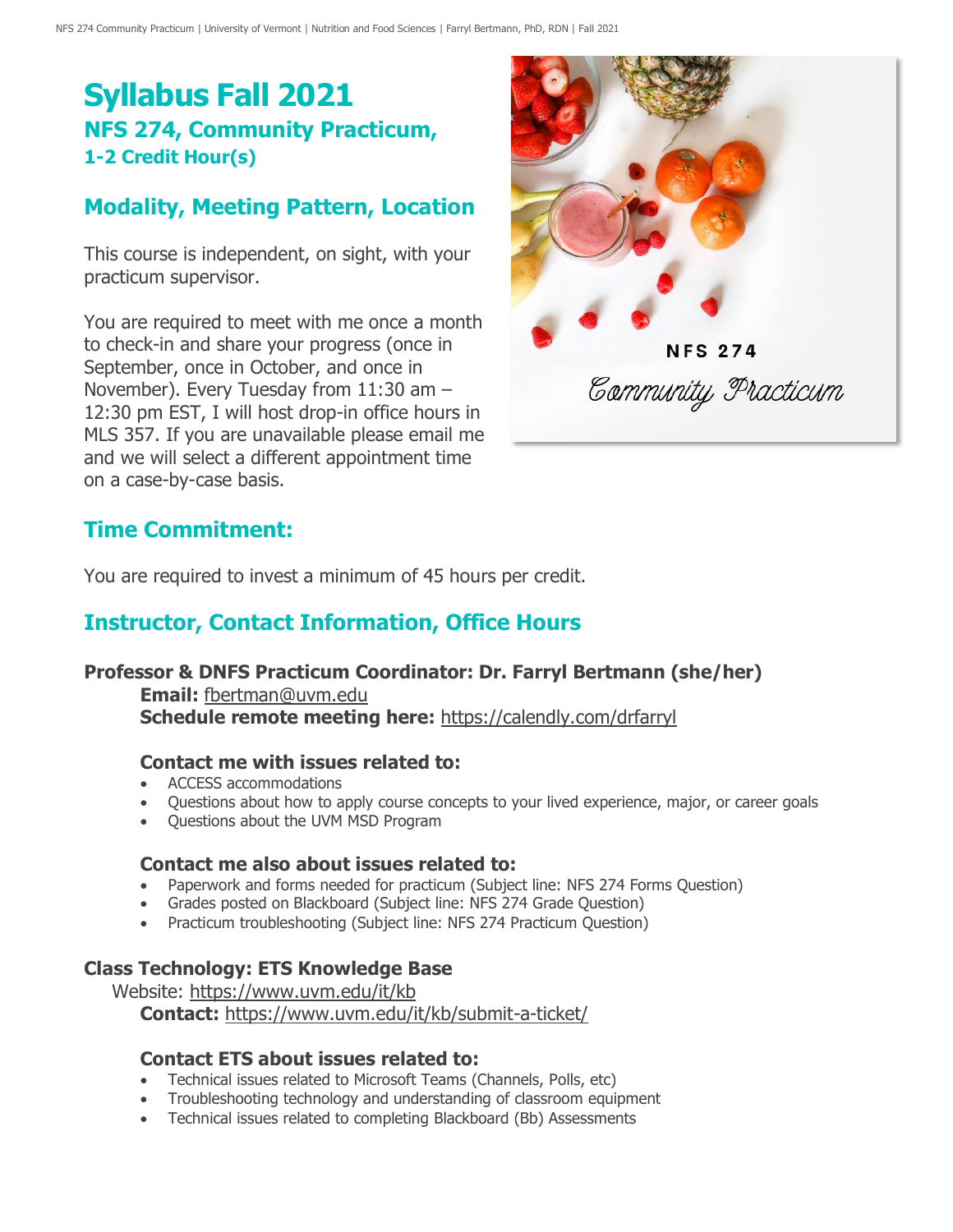Supporting your success is my priority; do not hesitate to schedule a meeting through email. I harvest my messages daily, but depending on the semester's ebb and flow, it could take more than 48 hours, especially on the weekend.

## **Technical support for students**

Students, please read this technology checklist to make sure you are ready for classes. <https://www.uvm.edu/it/kb/student-technology-resources/>

Students should contact the Helpline (802-656-2604) for support with technical issues.

## **Pre-requisites**

DNFS students only

## **Course Description**

This course will increase and refine the student's pre-professional experience in the field of nutrition and dietetics with supervised work experience combined with structured experiential learning and reflection.

# **Course Learning Objectives**

By the end of this course, students will be able to:

**1.** Demonstrate scientific and evidence-based practice by the integration of scientific information and research into selected area of pre-professional practice including but not limited to health promotion and prevention of chronic disease.

**2.** Demonstrate professional practice expectations including beliefs, values, attitudes, and behaviors found in the pre-professional dietitian level of practice.

**3.** Support the development and delivery of information, products, and services to individuals, groups, and populations of differing ages and health statuses and in various settings using all components of the nutrition care process.

**4.** Practice management and use of resources by the strategic application of principles of management and systems in the assistance of the provision of services under the guidance of the supervisor to individuals and organizations.

# **Teaching Philosophy:**

Since beginning my voyage as a university instructor in 2002, the focus of my efforts has transitioned from the lecturer in front of the class to the facilitator on the side, encouraging students to become engaged and active in their learning experience. I believe the goal of teaching is to kindle in students the passion for life learning. I hope to transform students in a way that they become conscious and aware of the world around them. I want my students to seek opportunities to broaden and expand their knowledge anywhere, in any circumstance, whether it is taking a moment to focus on breathing when faced with a challenge to reading the nutrition label on the back of a package. I feel students are best prepared for their careers if they are engaged, curious, and willing to learn.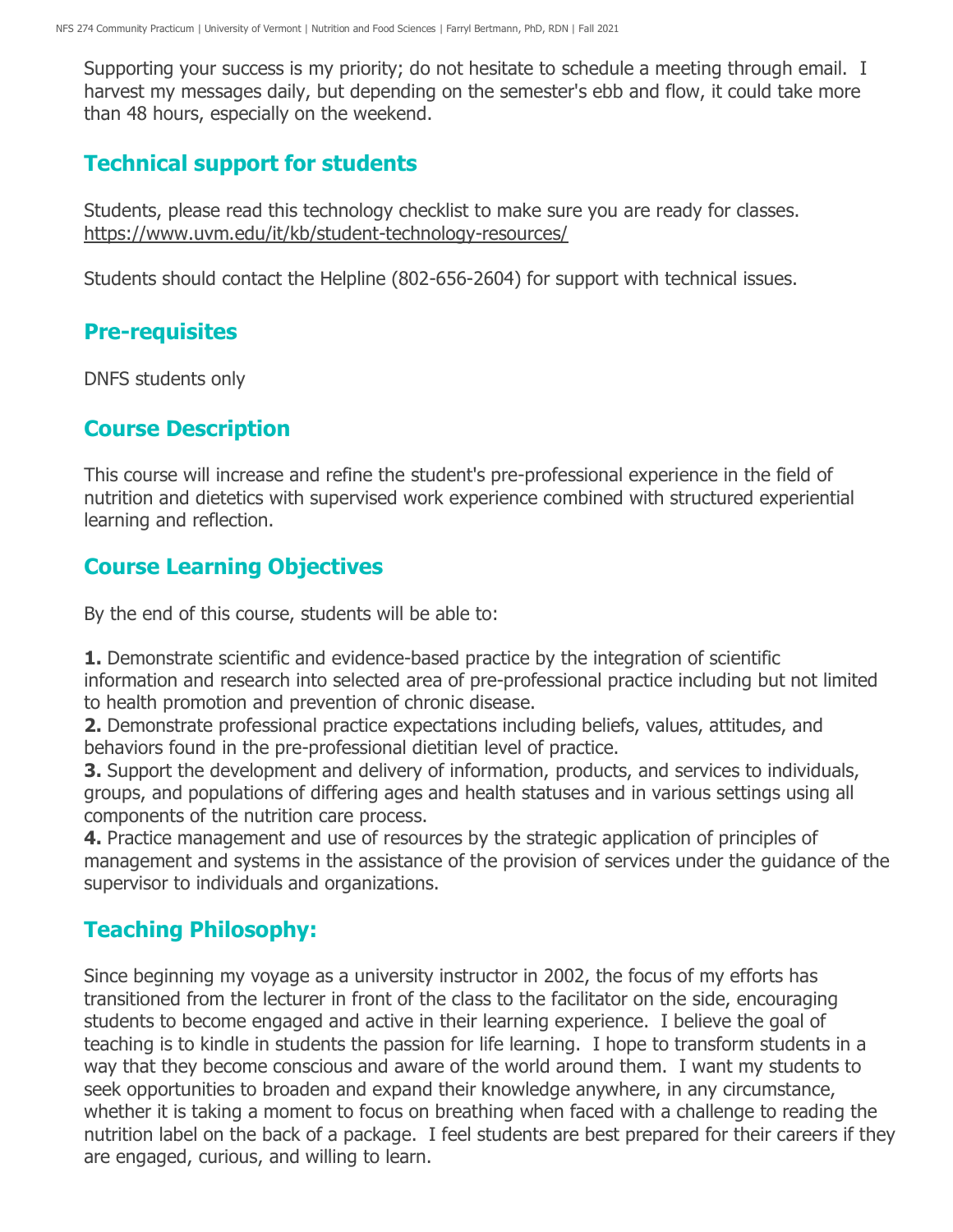Within the classroom itself, I find the following most important, critical thinking skills, group cooperation, experiential engagement, cognitive engagement, holistic learning, scaffolding-based writing assignments, and progressiveness. I esteem to make my classroom inclusive and a multiple intelligence environment, honoring neurodiversity. Due to adverse physiological consequences of excessive corticosteroids, it is my conscious effort to make the course calm and welcoming. I find that learning is a function of the environment. Many students who are used to a traditional lecture are at first resistant to this situation. Through cooperative and active learning strategies, students can experience course material during related activities.

Beyond the facilitator role, I believe the most critical element in successful teaching is trust. To build confidence with my students, I must be clear, pragmatic, and transparent. I aspire to create lesson plans that state the learning objective, the activities that address the objective, and evaluation that not only encompasses the objective but is a direct reflection of its intent. Trust is also built on communication. This is the physical communication I express when I arrive prepared and focused on the daily activity, verbal communication of my expectations, and encouragement of learning. Finally, the written interface should be used to build trust and confirm expectations, whether that is my syllabus, feedback on an assignment, or email responses. A classroom where student-teacher and student-student trust is well established and well-tended, is in, my opinion, the key to a successful learning experience.

#### **Required Course Materials:**

Required software- MS Forms, ability to sign a PDFs, UVM Blackboard and internet access

## **Blackboard and MS Teams:**

Our appointments with be conducted in person through drop-in office hours and the final poster presentation will be conducted over Blackboard.

## **Attendance and illness/isolation/quarantine:**

If you need to isolate or quarantine, Student Health Services will inform our Dean's office. You should contact me to make arrangements to discuss missed work.

#### **Dire Emergencies**

These emergencies must be documented and are subject to my approval. In such emergencies, the student should contact me within twenty-four hours of the scheduled assessment/due date, unless it is physically impossible for her or him to do so, in which case the student should be prepared to document that impossibility. If you cannot provide documentation and/or you miss more than two major assignments due to dire emergencies, I would strongly encourage you to withdraw from the class. I recognize that we are currently in a pandemic. I am willing to work with you if you are experiencing COVID-19 related illness or loss, you must however communicate with me in a timely manner so I can provide this support and alert college student services to pursuit possible extensions.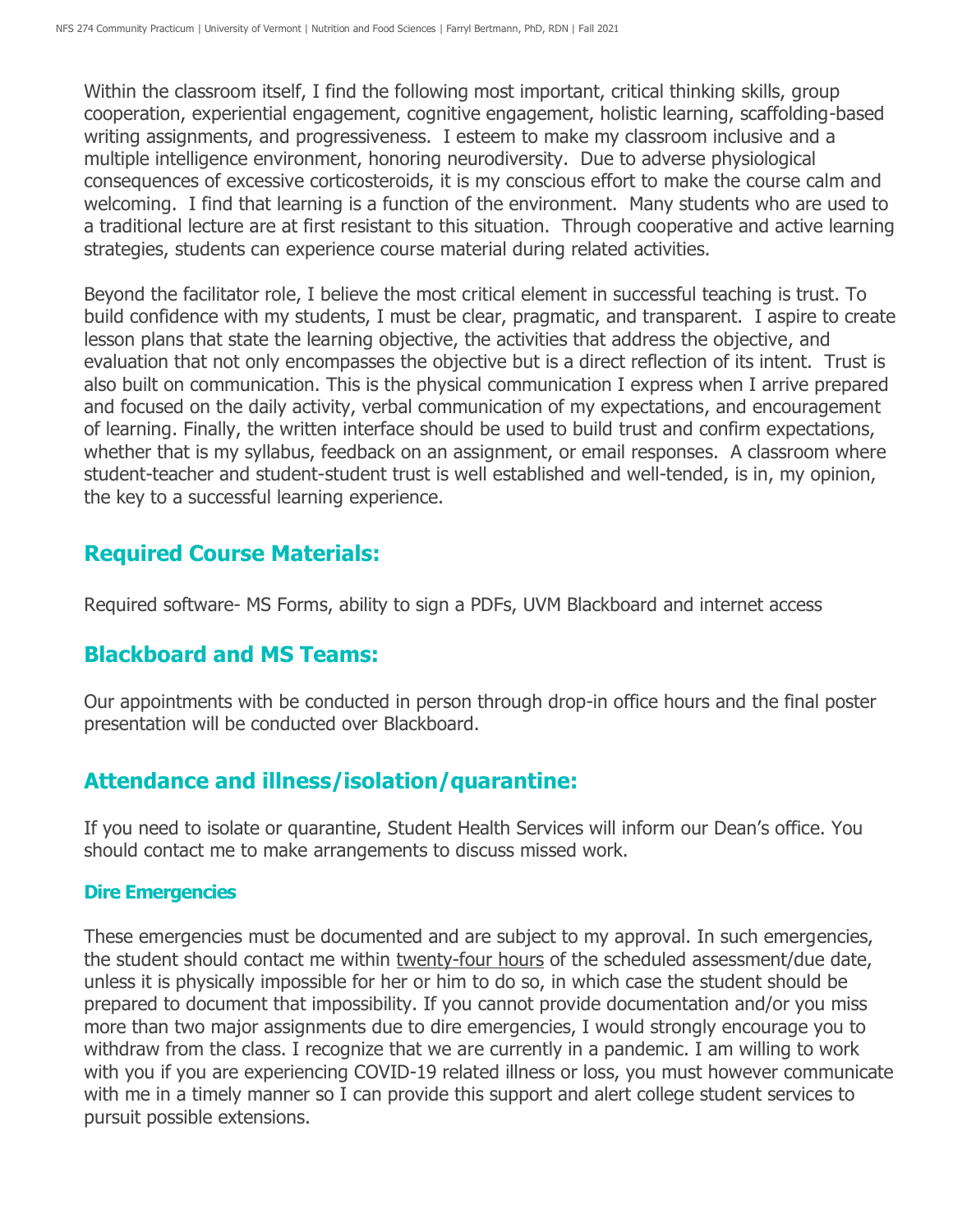## **Grading Criteria/Policies:**



The course grade is based on 4 weighted categories; Development & refinement of SMART Objectives in your Contract (15%), Documentation of Progress and Goals (30%); Supervisor Evaluation (25%); Poster Presentation (30%); please see breakdown above.

#### **Graded Work:**

Refer to the Important Dates graphic below. Most assignments are due Fridays by 4:30 pm EST, late assignments will be deducted 10% for each 24 hours beyond the due date; 10% will be deducted starting at the moment the due date passes.

#### **ACEND-Required Core Knowledge (KRDN):**

**KRDN 2.8:** Demonstrate an understanding of the importance and expectations of a professional in mentoring and precepting others.

#### **Research and Citation Help:**

For help selecting research topics, finding information, citing sources, and more, ask a librarian. Although we're working remotely, we're eager to help. You may ask questions by phone, e-mail, chat, or text, or make an appointment for an individual consultation with a librarian. Howe Library:<https://library.uvm.edu/askhowe> Dana Medical Library:<https://dana.uvm.edu/help/ask>

Silver Special Collections Library:<https://specialcollections.uvm.edu/help/ask>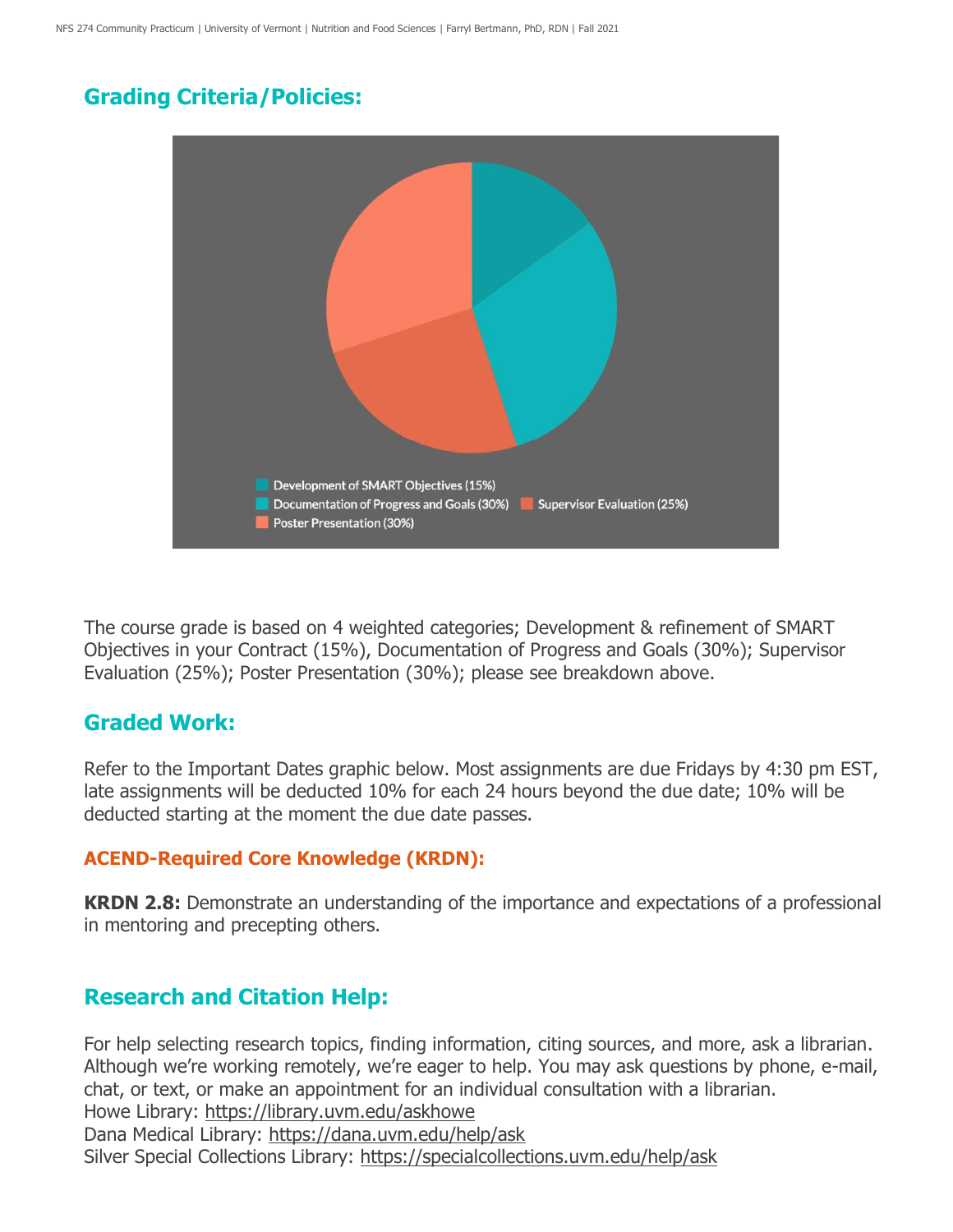## **Course Evaluation:**

Please complete an evaluation of the course at its conclusion. Course evaluations are anonymous and confidential, and that the information gained, including constructive criticisms, will be used to improve the course.

#### **COVID 19 Policy section:**

General statement regarding potential changes during the semester:

<http://catalogue.uvm.edu/>

The University of Vermont reserves the right to make changes in the course offerings, mode of delivery, degree requirements, charges, regulations, and procedures contained herein as educational, financial, and health, safety, and welfare considerations require, or as necessary to be compliant with governmental, accreditation, or public health directives.

#### **Green and Gold Promise:**

The [Green and Gold Promise](https://www.uvm.edu/deanofstudents/green-and-gold-promise) clearly articulates the expectations that UVM has for students, faculty, and staff to remain compliant with all COVID-19 recommendations from the federal CDC, the State of Vermont, and the City of Burlington.

The [Code of Student Conduct](https://www.uvm.edu/sites/default/files/UVM-Policies/policies/studentcode.pdf) outlines policies related to violations of the Green and Gold Promise. Sanctions for violations include fines, educational sanctions, parent notification, probation, and suspension.

## **Intellectual Property Statement/Prohibition on Sharing Academic Materials:**

Students are prohibited from publicly sharing or selling academic materials that they did not author (for example: class syllabus, outlines or class presentations authored by the professor, practice questions, text from the textbook or other copyrighted class materials, etc.); and students are prohibited from sharing assessments(for example homework or a take-home examination). Violations will be handled under UVM's Intellectual Property policy and Code of Academic Integrity.

## **Tips for Success**:

Here are a few resources for students on remote/online learning:

Checklist for success in [https://learn.uvm.edu/about/support-for-students/checklist-online-credit](https://learn.uvm.edu/about/support-for-students/checklist-online-credit-courses/)[courses/](https://learn.uvm.edu/about/support-for-students/checklist-online-credit-courses/)

Academic support for online courses: [https://www.uvm.edu/academicsuccess/online-learning](https://www.uvm.edu/academicsuccess/online-learning-student-resources-remote-instruction)[student-resources-remote-instruction](https://www.uvm.edu/academicsuccess/online-learning-student-resources-remote-instruction)

30-minute webinar on online learning success (Mar 2020):

[https://www.youtube.com/watch?v=Xp\\_MYsqQyvE](https://www.youtube.com/watch?v=Xp_MYsqQyvE)

Helpful resources other than the professor (e.g. [Undergraduate/Graduate Writing Center,](https://www.uvm.edu/uwi/writingcenter)

[Supplemental Instruction, Learning Co-op tutors,](https://www.uvm.edu/academicsuccess/tutoring_center) supplemental course materials)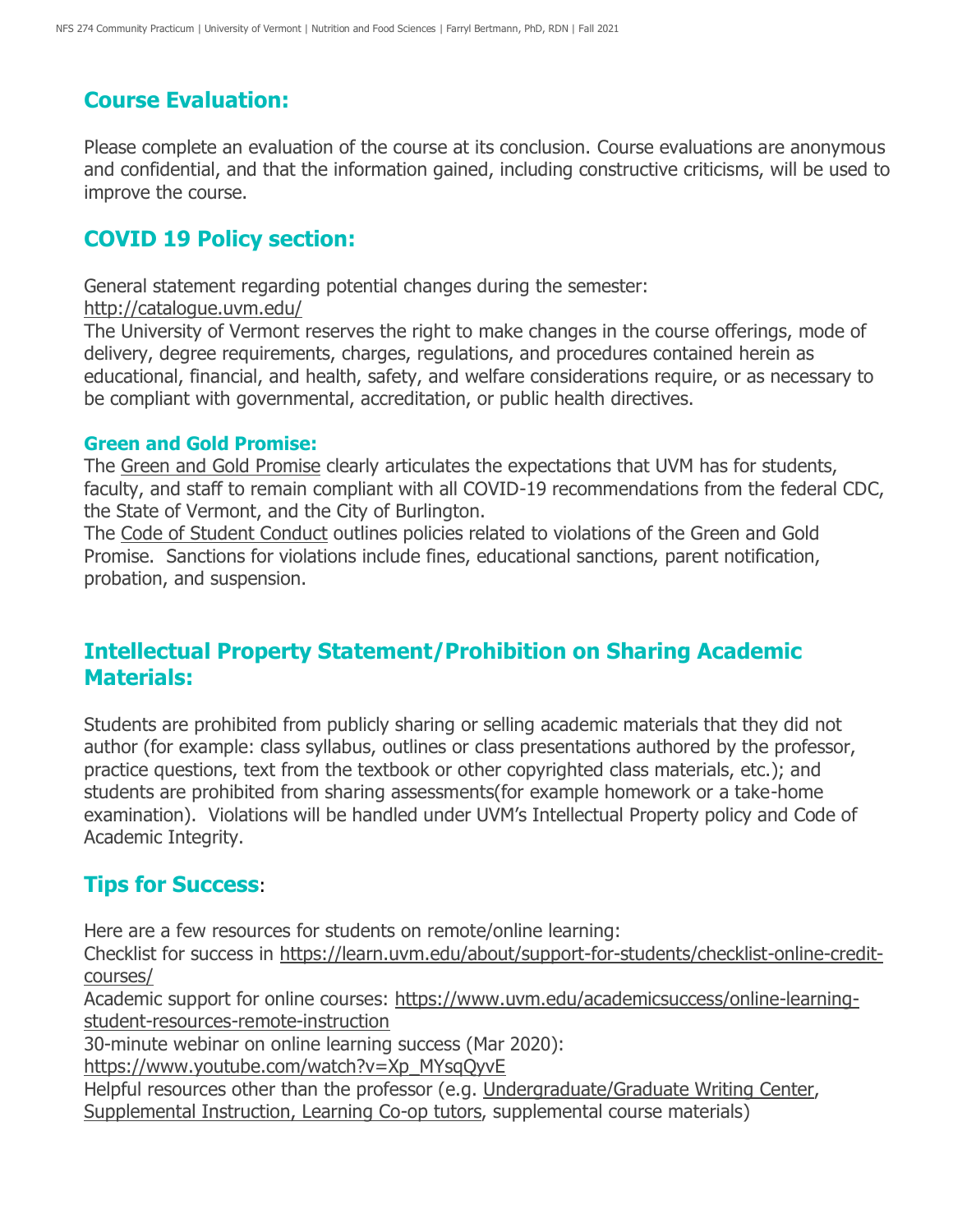# **Student Learning Accommodations:**

In keeping with University policy, any student with a documented disability interested in utilizing ADA accommodations should contact Student Accessibility Services (SAS), the office of Disability Services on campus for students. SAS works with students and faculty in an interactive process to explore reasonable and appropriate accommodations, which are communicated to faculty in an accommodation letter. All students are strongly recommended to discuss with their faculty the accommodations they plan to use in each course. Faculty who receive Letters of Accommodation with [Disability Related Flexible accommodations](https://www.uvm.edu/academicsuccess/forms/disability-related-flexibility-agreement) will need to fill out the Disability Related Flexibility Agreement. Any questions from faculty or students on the agreement should be directed to the SAS specialist who is indicated on the letter.

#### **Contact SAS:**

A170 Living/Learning Center; 802-656-7753 [access@uvm.edu](mailto:access@uvm.edu) [www.uvm.edu/access](http://www.uvm.edu/access)

# **Important UVM Policies**

## **Religious Holidays:**

Students have the right to practice the religion of their choice. If you need to miss class to observe a religious holiday, please submit the dates of your absence to me in writing by the end of the second full week of classes. You will be permitted to make up work within a mutually agreed-upon time.<https://www.uvm.edu/registrar/religious-holidays>

## **Academic Integrity:**

The policy addresses plagiarism, fabrication, collusion, and cheating. <https://www.uvm.edu/policies/student/acadintegrity.pdf>

# **Grade Appeals:**

If you would like to contest a grade, please follow the procedures outlined in this policy: <https://www.uvm.edu/policies/student/gradeappeals.pdf>

#### **Grading:**

For information on grading and GPA calculation, go to <https://www.uvm.edu/registrar/grades>

# **Code of Student Conduct:**

<http://www.uvm.edu/policies/student/studentcode.pdf>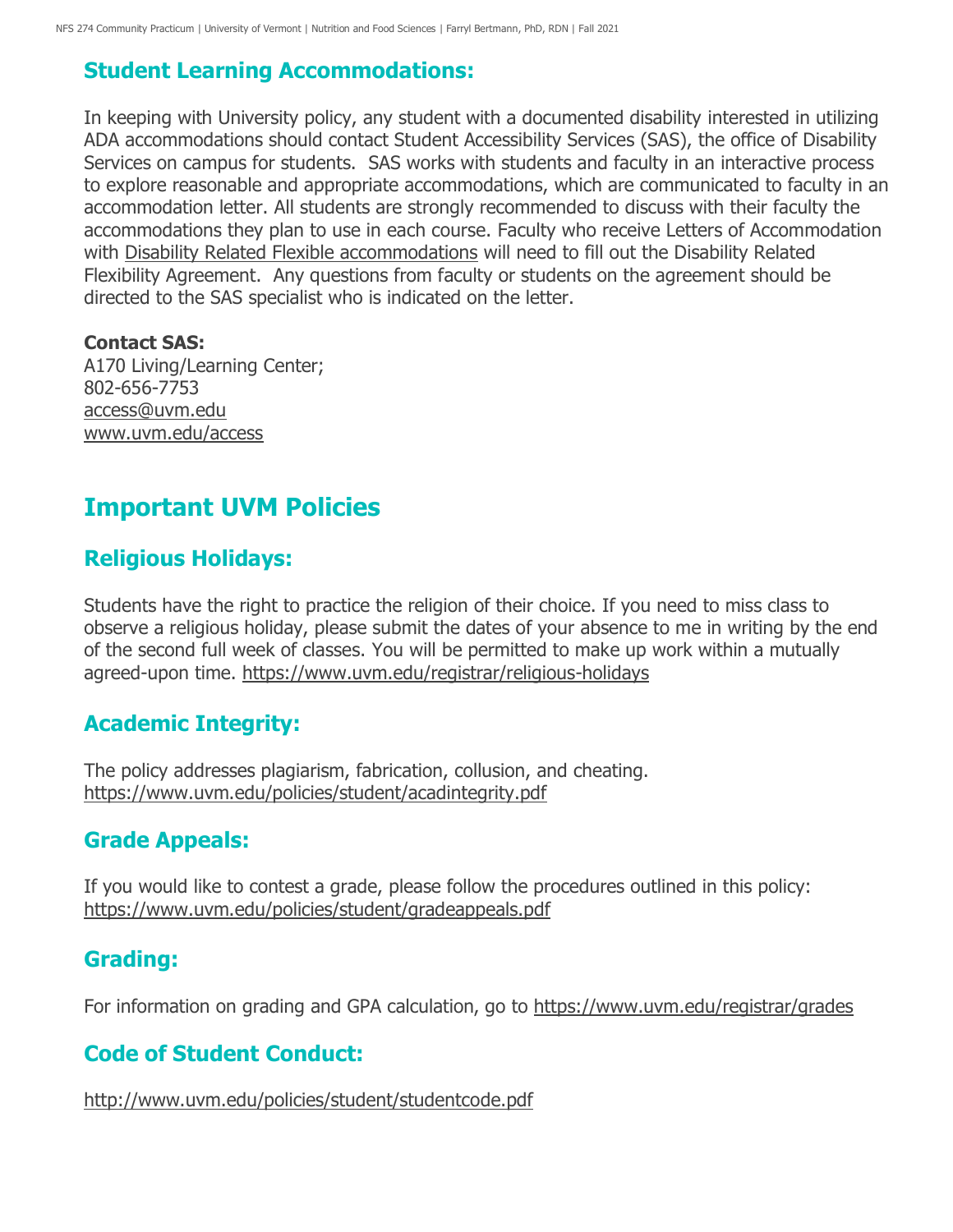# **FERPA Rights Disclosure:**

The purpose of this policy is to communicate the rights of students regarding access to, and privacy of their student educational records as provided for in the Family Educational Rights and Privacy Act (FERPA) of 1974. <http://catalogue.uvm.edu/undergraduate/academicinfo/ferparightsdisclosure/>

## **Promoting Health & Safety:**

The University of Vermont's number one priority is to support a healthy and safe community: **Center for Health and Wellbeing:** <https://www.uvm.edu/health>

#### **Counseling & Psychiatry Services (CAPS)**

Phone: (802) 656-3340

**C.A.R.E.** If you are concerned about a UVM community member or are concerned about a specific event, we encourage you to contact the Dean of Students Office (802-656-3380). If you would like to remain anonymous, you can report your concerns online by visiting the Dean of Students website at <https://www.uvm.edu/studentaffairs>

## **Alcohol and Cannabis Statement:**

#### **Statement on Alcohol and Cannabis in the Academic Environment**

As a faculty member, I want you to get the most you can out of this course. You play a crucial role in your education and in your readiness to learn and fully engage with the course material. It is important to note that alcohol and cannabis have no place in an academic environment. They can seriously impair your ability to learn and retain information not only in the moment you may be using, but up to 48 hours or more afterwards. In addition, alcohol and cannabis can: Cause issues with attention, memory and concentration

Negatively impact the quality of how information is processed and ultimately stored Affect sleep patterns, which interferes with long-term memory formation

It is my expectation that you will do everything you can to optimize your learning and to fully participate in this course.

#### **Discrimination, Harassment, Sexual Harassment or Sexual Misconduct**

If a crime or other emergency is in progress, always call 9-1-1.

Dr. Farryl is *not* a confidential resource; I will, however, help you identify confidential resources including the Victim's Advocate

[\(https://www.uvm.edu/~women/?Page=support.html&SM=capmenu.html\)](https://www.uvm.edu/~women/?Page=support.html&SM=capmenu.html), CAPS

[\(http://www.uvm.edu/~chwb/psych/](http://www.uvm.edu/~chwb/psych/) ), and other health care providers (

<http://www.uvm.edu/~chwb/health/>) and licensed counselors who are confidential resources.